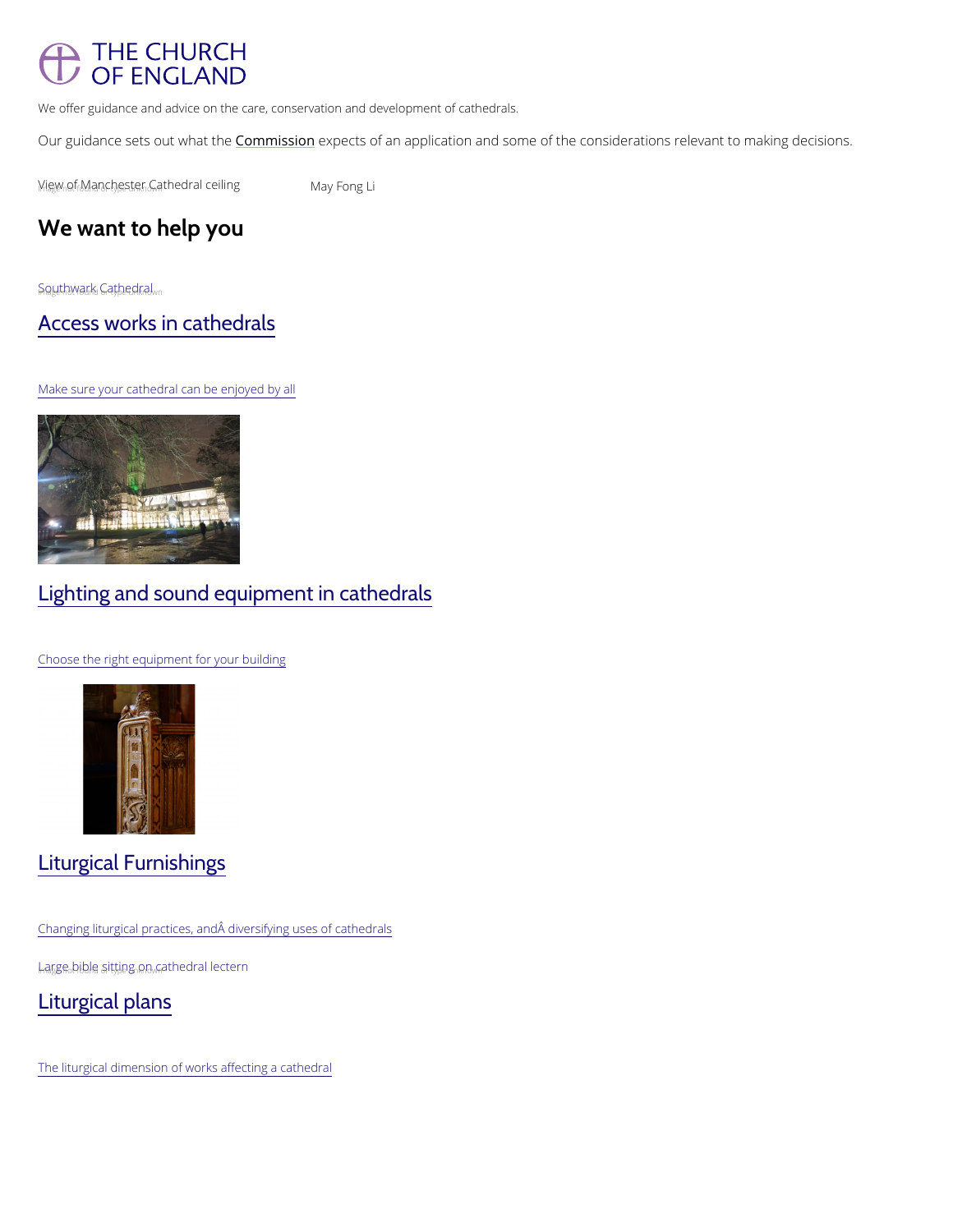#### Communion set on table

Image not found or type unknown

[Loans of objects](/resources/churchcare/cathedral-fabric-commission/advice-and-guidance-cathedrals/loans-objects)

#### Things to consider before lending an object

York Minster

Image not found or type unknown

### [New art in cathedrals](/resources/churchcare/cathedral-fabric-commission/advice-and-guidance-cathedrals/new-art-cathedrals)

Let us help you through the commissioning process

#### Sheffield Cathedral chandelier

Image not found or type unknown

# [Guidance on making an application](https://www.churchofengland.org/media/17169)

#### Follow our guide on how to make an application under the Measure

#### Interior view of St Peters church Highfield

Image not found or type unknown

## [Conservation management plans](/resources/churchcare/advice-and-guidance-church-buildings/conservation-management-plans)

Guidance on creating and developing a conservation management plan

# Visitor Engagement Plans for Cathedrals

Make use of your building for mission, welcome and public engagement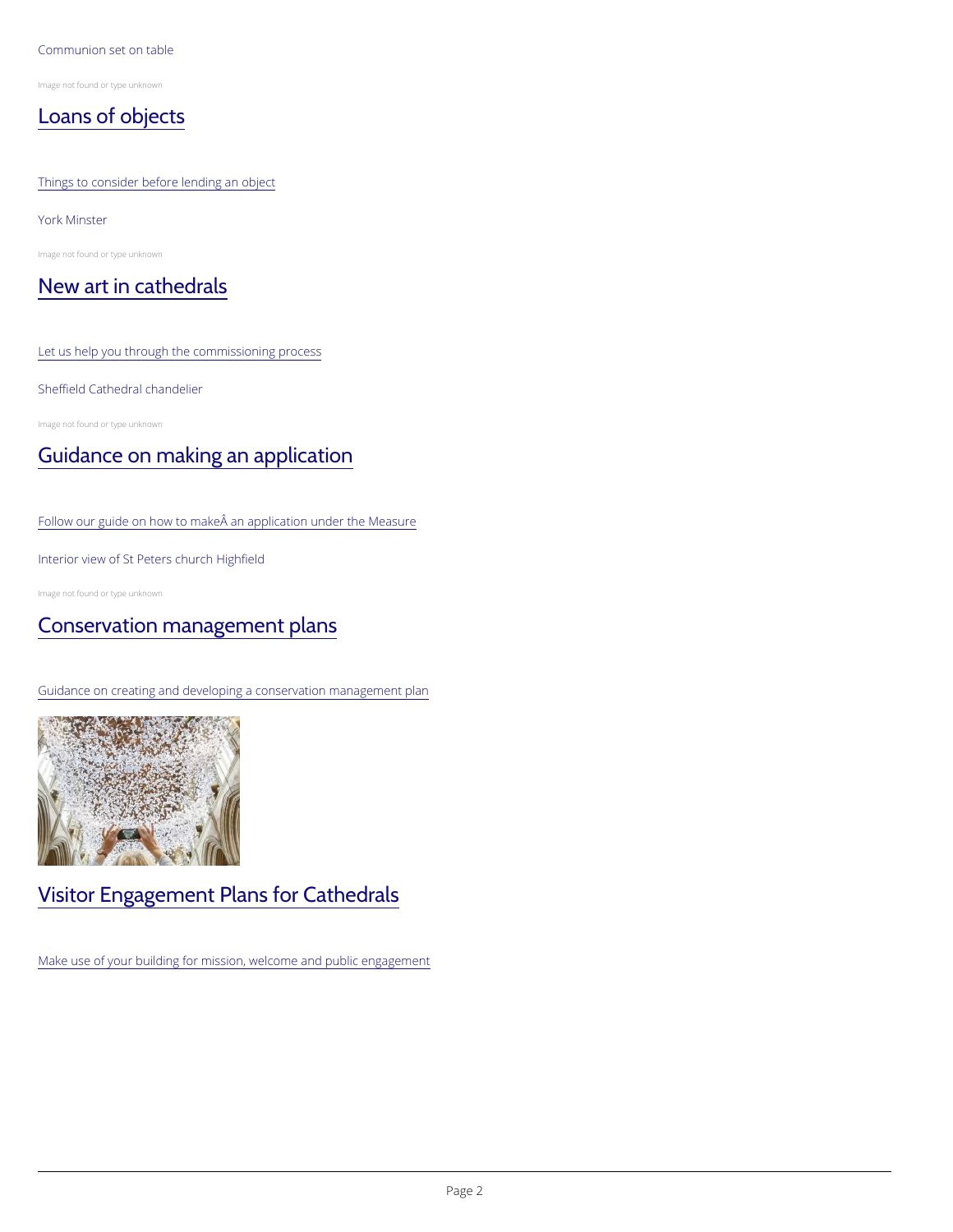# Contested heritage

Help on how physical artefacts may impact on mission and worship

#### Rochester Cathedral Textus Roffesnsis

Image not found or type unknown

## [Cathedral Inventories](/resources/churchcare/cathedral-fabric-commission/advice-and-guidance-cathedrals/cathedral)

Enabling every cathedral to compile its inventory

# Also of interest

#### Gloucester church exterior on cloudy day

Image not found or type unknown

## [Advice and guidance for church buildings](/resources/churchcare/advice-and-guidance-church-buildings)

Everything from chairs, churchyards, new works to conservation

### Making changes to your building

Let us help you develop your project

Winchester Cathedral

Image not found or type unknown

[Grants for cathedrals](/resources/churchcare/our-conservation-grants/grants-cathedrals)